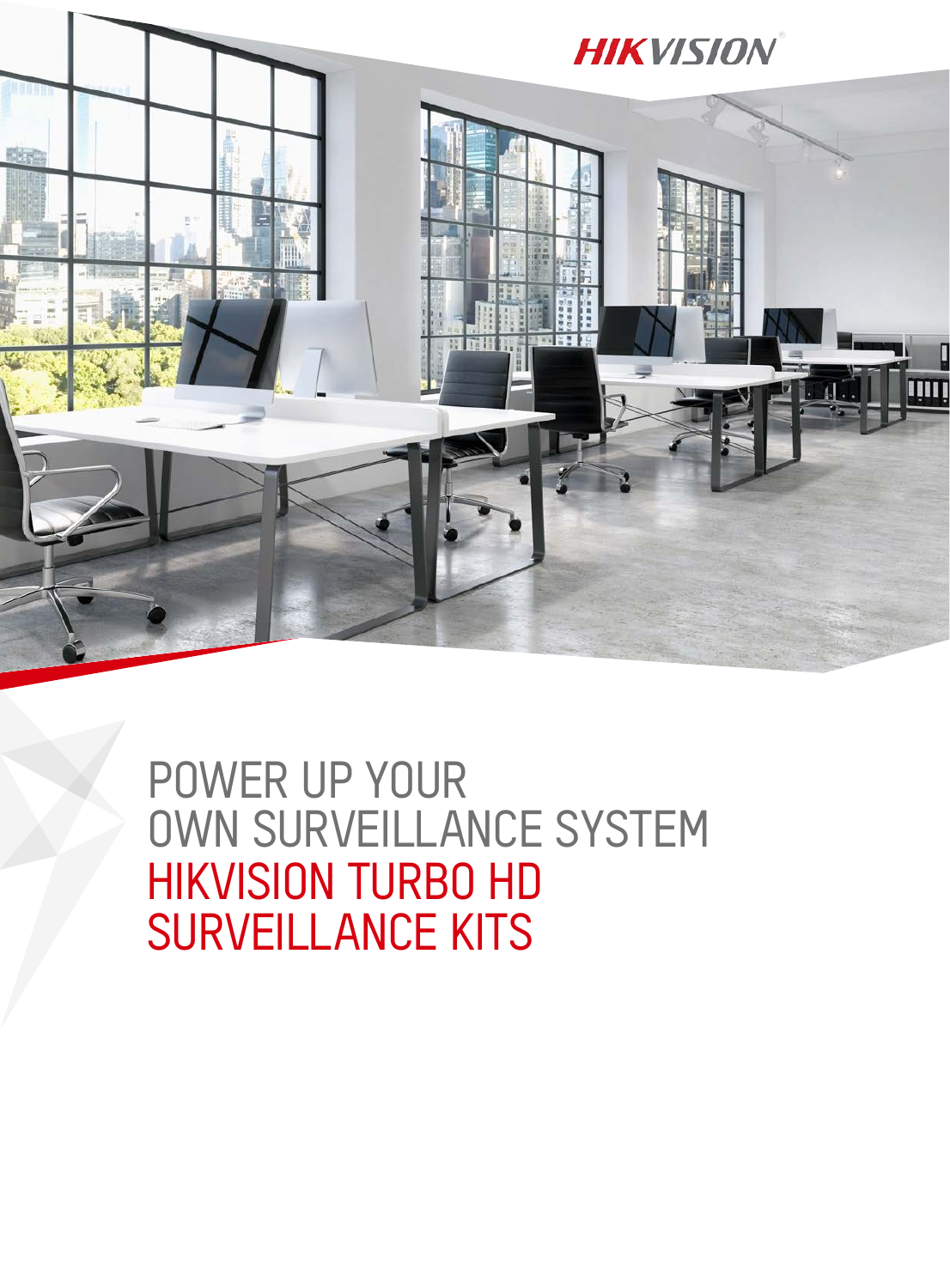#### PRODUCT PACKAGE



#### **INTRODUCTION**

For three years and counting, Hikvision has held the number one position in providing professional video surveillance worldwide. Now, with your own two hands, you can install our new Analogue Turbo HD Video Surveillance Kits!

Each kit provides all you need to set up a video security system – power adapters, cables, video recorder, and cameras. Enjoy the highest quality, best-selling cameras and DVRs on the market, and all at an affordable price. Choose camera and DVR combinations that offer 720p or 1080p recording with bullet and turret designs to suit your tastes.

Hikvision's new Analogue Turbo HD Kits focus on our hottest-selling cameras and DVRs. Years of pioneering new technologies in the video surveillance industry has uniquely enabled Hikvision to bring the most cost-effective value to your home or office. This is the best time to purchase an all-in-one, do-it-yourself surveillance set up.

Each kit is easy to install and use for any level of experience. Users will love the high-definition imaging, friendly user interface, live viewing on multiple devices, and much more. Easily combine these kits with existing devices for a professional and truly customized upgrade. Take a Hikvision kit home today and enjoy a secure home or office environment.

# **HIGHLIGHTS**

#### A TRUE ONE-STOP SHOP!

#### BEST VALUE FOR MONEY. EASY TO INSTALL, EASY TO OPERATE.

rie kits locus on our nottest-setting and the most cost-company of the kits are designed in such a way that entry-level users can<br>Effective cameras and DVRs.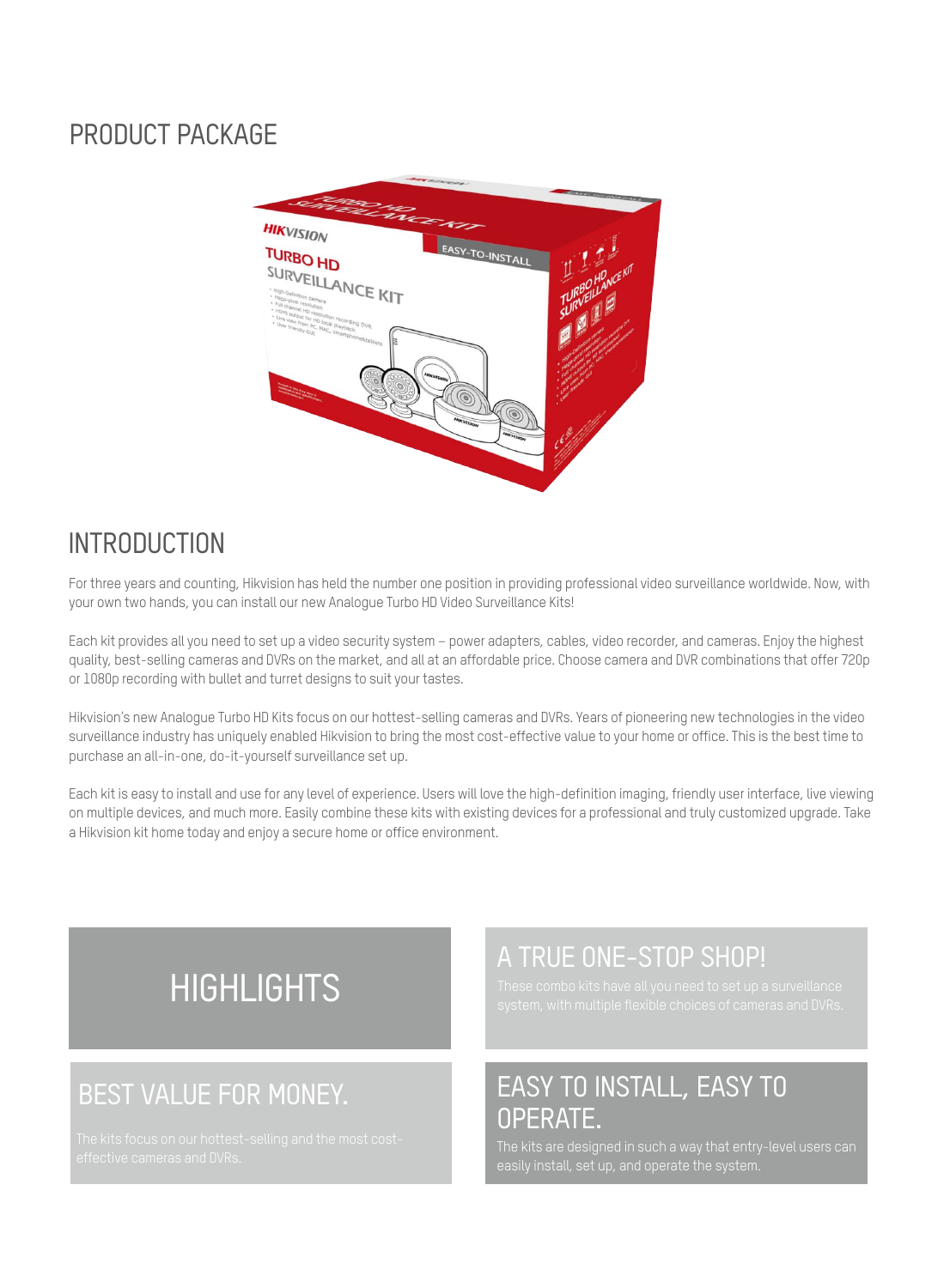#### APPLICATION SCENARIO



Small & Medium Retail Stores Small Offices & Buildings Residences





### WHAT'S IN THE BOX



## PRODUCT LIST



- DVR (4-ch): DS-7104HGHI-F1 or DS-7204HGHI-F1
- DVR (8-ch): DS-7108HGHI-F1/N or DS-7208HGHI-F1/N
- Camera 1 (Bullet): DS-2CE16C0T-IR(P) (720P)
- Camera 2 (Dome): DS-2CE56C0T-IR(P) (720P)
- Kit Type:

 4ch DVR + 4 Bullets 4ch DVR + 2 Bullets +2 Domes 8ch DVR + 8 Bullets 8ch DVR + 4 Bullets + 4 Domes



- DVR (4-ch): DS-7104HQHI-K1 or DS-7204HQHI-K1
- DVR (8-ch): DS-7108HQHI-K1 or DS-7208HQHI-K1
- Camera 1 (Bullet): DS-2CE16D0T-IR(P) (1080P)
- Camera 2 (Dome): DS-2CE56D0T-IR(P) (1080P)
- Kit Type:

HOT A RULLET AND THE RESERVE AND THE RESERVE AND THE RESERVE AND MOST AND HOT AND THE RESERVE AND THE RESERVE A 4ch DVR + 2 Bullets + 2 Domes 8ch DVR + 8 Bullets 8ch DVR + 4 Bullets + 4 Domes